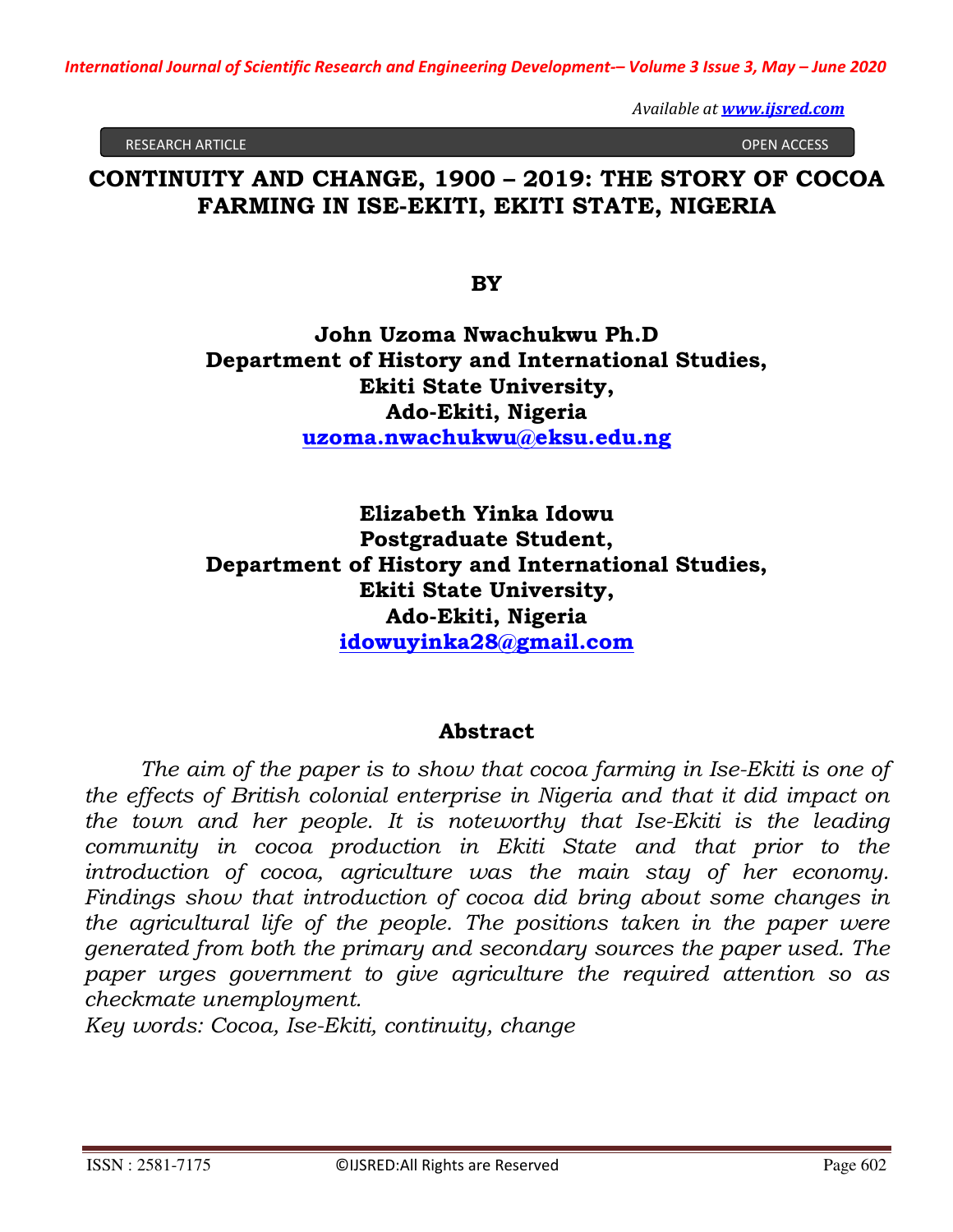## **Introduction**

 Ise-Ekiti, one of the numerous communities in Ekiti State, is the headquarters of Ise/Orun Local Government Area (LGA) <sup>1</sup>. It is located on a land area of roughly 432 square kilometers. According to the 2006 census, it has a population of 113,9512. Like other Yoruba towns in the precolonial and colonial periods, the economy of Ise-Ekiti revolved around agriculture. As a matter of fact, it is the oldest production activity in the area. So involved were the people in agriculture that it was common to see people from the area move to other towns in Yorubaland in search of fertile land to practice the trade. Among the places, they moved to were Akure, Idanre and Ondo. Though food production was the focus of their agriculture, they also cultivated tree crops. Some of the tree crops they cultivated are cotton, oil palm tree and cocoa3. While oil palm tree and cotton are indigenous to Nigeria, cocoa came from outside Nigeria. It came with British colonial enterprise<sup>4</sup>. It is important to note that cocoa and other trees crops like oil palm tree, and cotton which the British found very relevant to their economic well being were also called cash crops<sup>5</sup> These crops, it is worthy to note, brought some changes to the agricultural life of the different Nigerian communities. More shall be said on this in respect of Ise-Ekiti later. But suffice it to say that it was so because the British favoured cash crops and gave the cultivation every encouragement.

 The point being made is that the coming of the British to the area that later became Nigeria was for their own good. In the course of working for their (i.e. the British) own good, the scheme of things in Nigerian communities got affected. It could not have been to the contrary because thee afore-mentioned encouragement that was given the cultivation of cash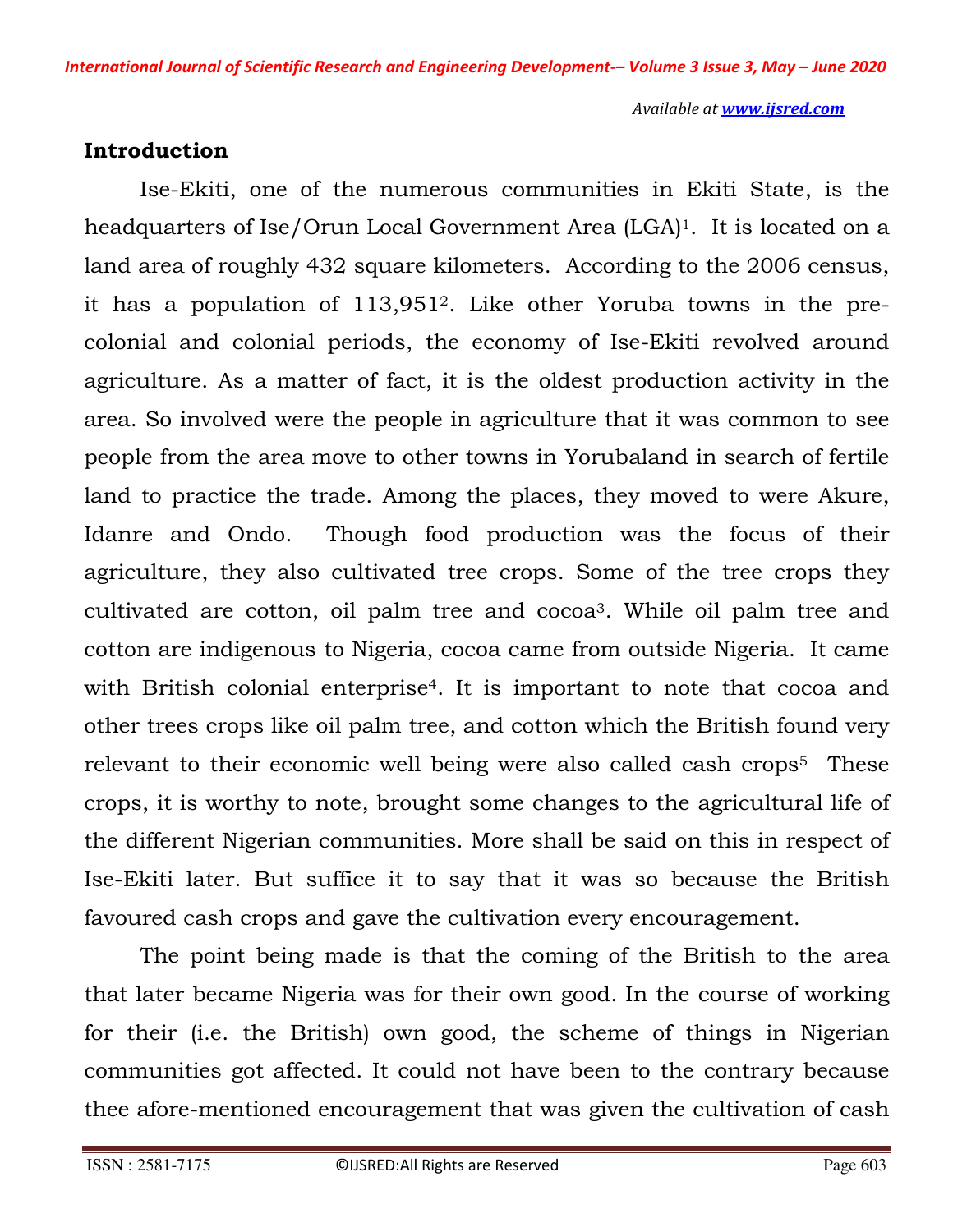crops made them priority crops. One of the manifestations was the adverse effect it had on food production. This was so because the British colonisers cared little, if at all they did, how the colonised fared as far as feeding was concerned. As a matter of fact, the British had as its primary agricultural objective the optimum production of cash crops6. This should not surprise anyone because, colonial rule, by its nature, is not meant to benefit the colonised7. Fredrick Lugard, a key player in the colonial enterprise in Nigeria confirmed this in his comments thus: "European brains, capital and energy, have not been and never will be expended in developing the resources of Africa: that Europe is in Africa is for the mutual benefit of her own industrial classes"8.

 It may be necessary to point out that the British encouraged the cultivation of each of the cash crops in areas where they would produce optimally. For instance, though ground nut could grow in the southeastern part of the country, the British overlooked them and encouraged it in the defunct Northern Nigeria because the yield from the southeast was nothing compared to what was got from the North. In the same vein, while it is not in doubt that cocoa can grow in both the defunct Eastern and Western Regions, it is a fact that it does better in the latter. As a matter of fact, the East was the first place cocoa was tried out in Nigeria. The region, however, lost to the defunct Western Region because the ecological conditions of the West were more favourable to the crop<sup>9</sup>. Thus, cocoa became the major cash crop for the defunct Western Region. From Lagos, where it did thrive after it failed in Calabar and Bonny, the knowledge of cocoa cultivation spread to other parts of Yorubaland. One of the areas it spread to was Ise-Ekiti, the highest cocoa producing area in Ekiti State. The paper is divided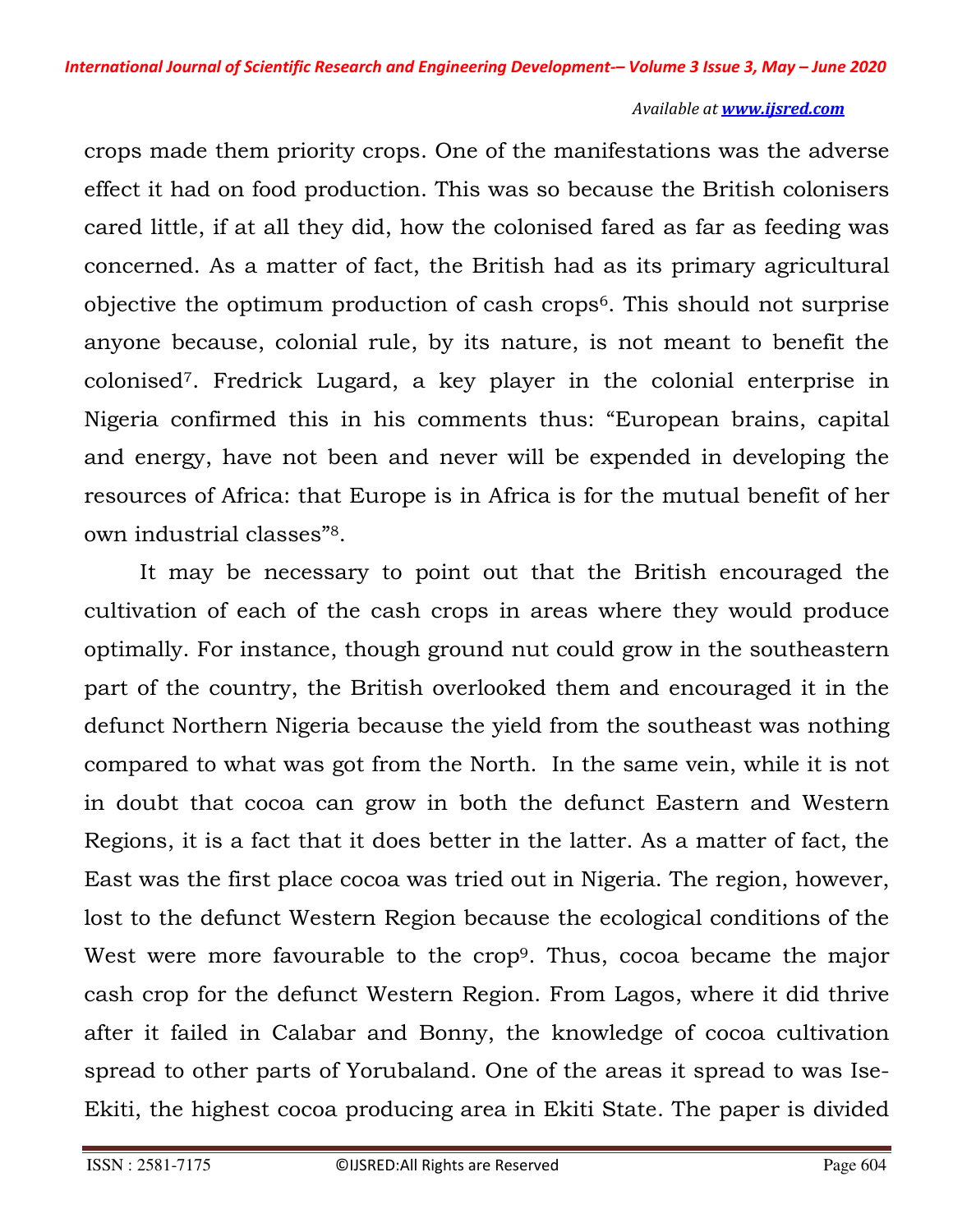into five sections biz: introduction, cocoa in Ise-Ekiti, challenges facing cocoa production in Ise-Ekiti, impact of cocoa on Ise-Ekiti and conclusion.

# **Cocoa in Ise-Ekiti**

 'Theobroma cocoa is the botanical name of the plant popularly called cocoa. The plant, it is necessary to note, is known as 'cacao' while the fruit is called cocoa. The tree is usually between six (6) and ten (10) metres tall. The word, 'theobroma' is derived from Greek and it means "food of the gods"10. The exact date of introduction of cocoa into Ise-Ekiti is not known. What is clear to the people is that it came in the early years of the twentieth century. How it came into the town is also not known. This explains why Idowu posited that it must have been through one of the three sources suggested by her study. One of the three possible sources is linked to Ise-Ekiti indigenes who migrated to Akure, Idanre and Ondo for farming and the tapping of palm wine. These were said to have come in contact with cocoa while there and decided to bring it home. Another possible source, according to the account, has to do with the indigenes of Ise-Ekiti who were trading in places like Ilesha, Ibadan and Abeokuta. Like the first group, they equally came in contact with the crop while there and decided to introduce it to their people in Ise-Ekiti. Finally, is the possibility that Ise-Ekiti indigenes who got converted to Christianity introduced the crop to the town<sup>11</sup>.

 However, the paper holds the view that while it may not be possible to know which of the three afore-mentioned possible sources introduced cocoa into Ise-Ekiti, it is not impossible that each of those three sources had a hand in popularizing the crop among the people. The reason for this position is given below and it revolves around the spirit prevalent in Ise-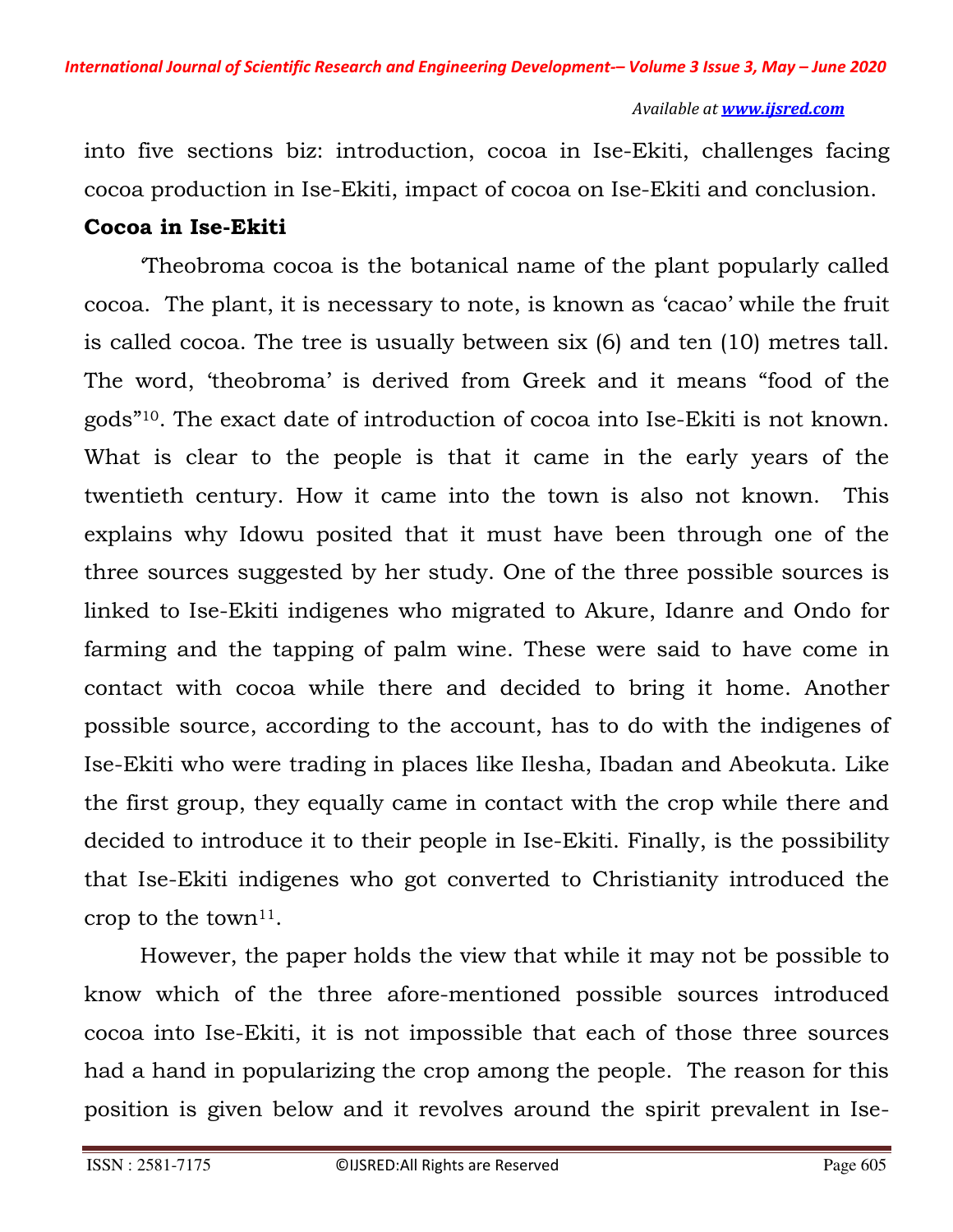Ekiti at that time. According to Idowu, the indigenes of Ise-Ekiti who moved to other Yoruba towns did not do that because they had issues with the town. Rather, it was in search of greener pastures and they did visit home from time to time<sup>12</sup>. Put in another way, the love of the town was there. If the love of the town was there, it means they would not hesitate to do what would benefit the town. The research of Oyewale shows that Christian missionaries and converts, and Yoruba people living outside their hometowns helped a lot in spreading the knowledge of cocoa into the hinterland of Yorubaland. According to this study, while preaching the Bible, the missionaries also encouraged the converts to take to cocoa farming. In respect of the traders, he said their desire to develop their home communities made them to encourage their people to take to cocoa farming13.

 The reason for the encouragement given cocoa cultivation as seen above derives from the fact that from the last decade of the nineteenth century to the early years of the twentieth century, cocoa was a tool of economic upliftment for Nigerians. According to Agboola, the benefits accruable to those who took to cocoa farming greatly aided the spread of the knowledge of cocoa farming further into the hinterland. It was also because of the benefits in cocoa farming that Christian missionaries encouraged their converts to take to  $it^{14}$ . If from the last years of the nineteenth century to the early years of the twentieth century cocoa had become of high economic value as seen above, it is very probable that Ise-Ekiti indigenes living in other towns in Yorubaland and the ones who had converted to Christianity would not lag behind in propagating the crop in their town. One cannot but see it that way when it is realised that some of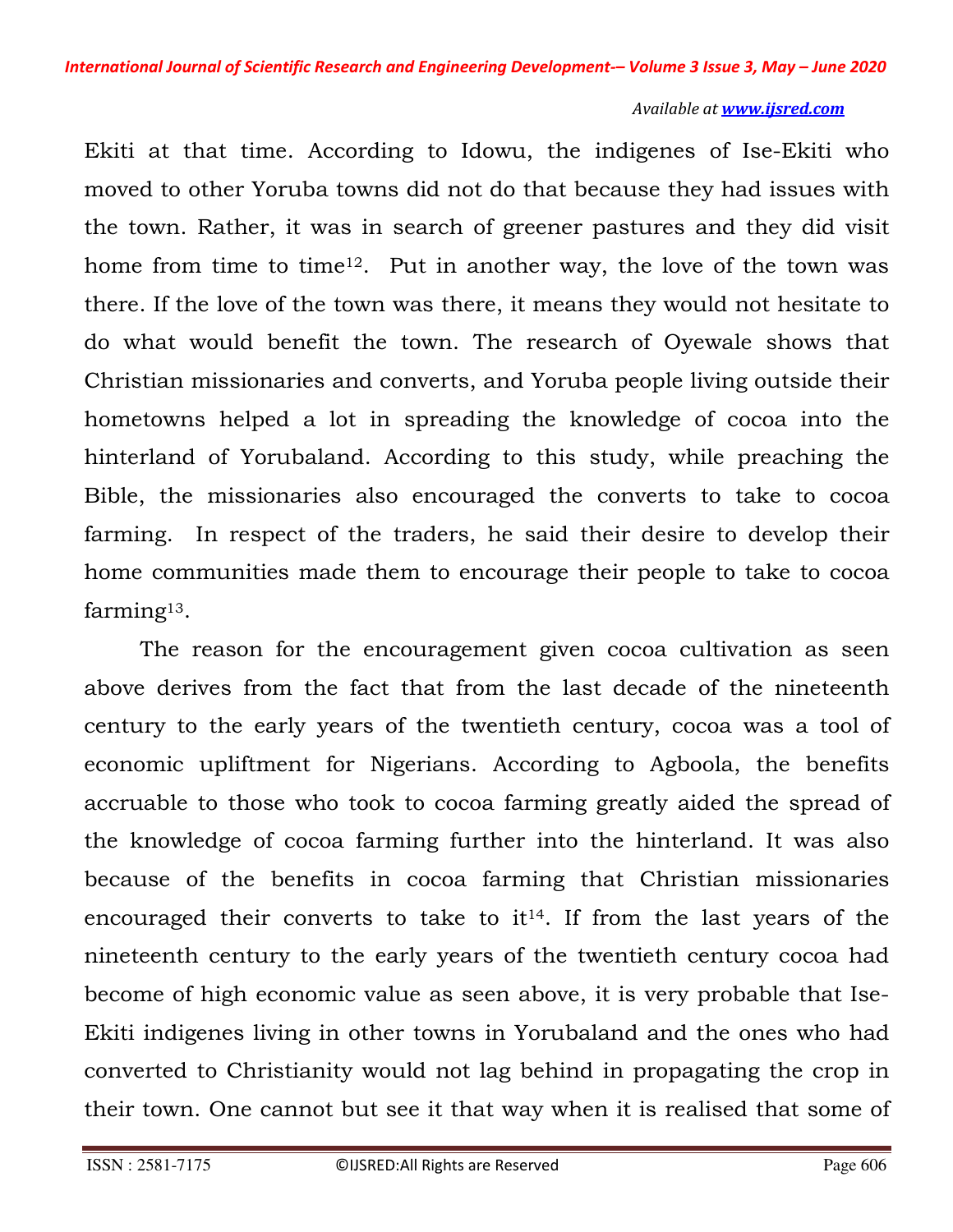the towns they lived in – Ilesha, Ibadan, Abeokuta and Ondo- were among the places from where the knowledge of cocoa spread further inland15.

 There is no doubt that the efforts of the three groups really bore fruit because the people of Ise-Ekiti embraced their message. Starting from the existing farms at the initial stage, they moved to forests hitherto unused which were cleared for the crop. It is noteworthy that they made use of their traditional implements. These are cutlasses for clearing the bush, weeding and trimming the cocoa tree, axe for felling trees and hoes for making heaps and weeding16. What aided the enthusiasm of the people was the ecological condition of the area. Ise-Ekiti is said to be blessed with "deep, fertile and well-aerated loamy soil, which is able to retain moisture during the dry season"17. This soil type is said to be very conducive to cocoa farming. As a matter of fact, the efforts of the people were successful. So successful were they that in the 1940s, some of their indigenes who had travelled out in search of greener pastures came back home to take up cocoa farming. Some of them were late Pa Joseph Idowu, Baba Otun, Baba Fagba and Late Pa Coker<sup>18</sup>.

 It is important to point out at this point that cocoa farming brought some changes to the agricultural life of Ise-Ekiti people. One of the changes is that the focus of agriculture in the area which was formerly on food production changed to that of cocoa, one of the cash crops in Nigeria19. This was so because of the encouragement the British colonialists gave the production of cocoa and other cash crops. Given the importance of these cash crops to the economic well-being of Britain (this has been discussed in an earlier section of this paper), the colonialists went a step further to establish experimental and research institutes for them. The essence of the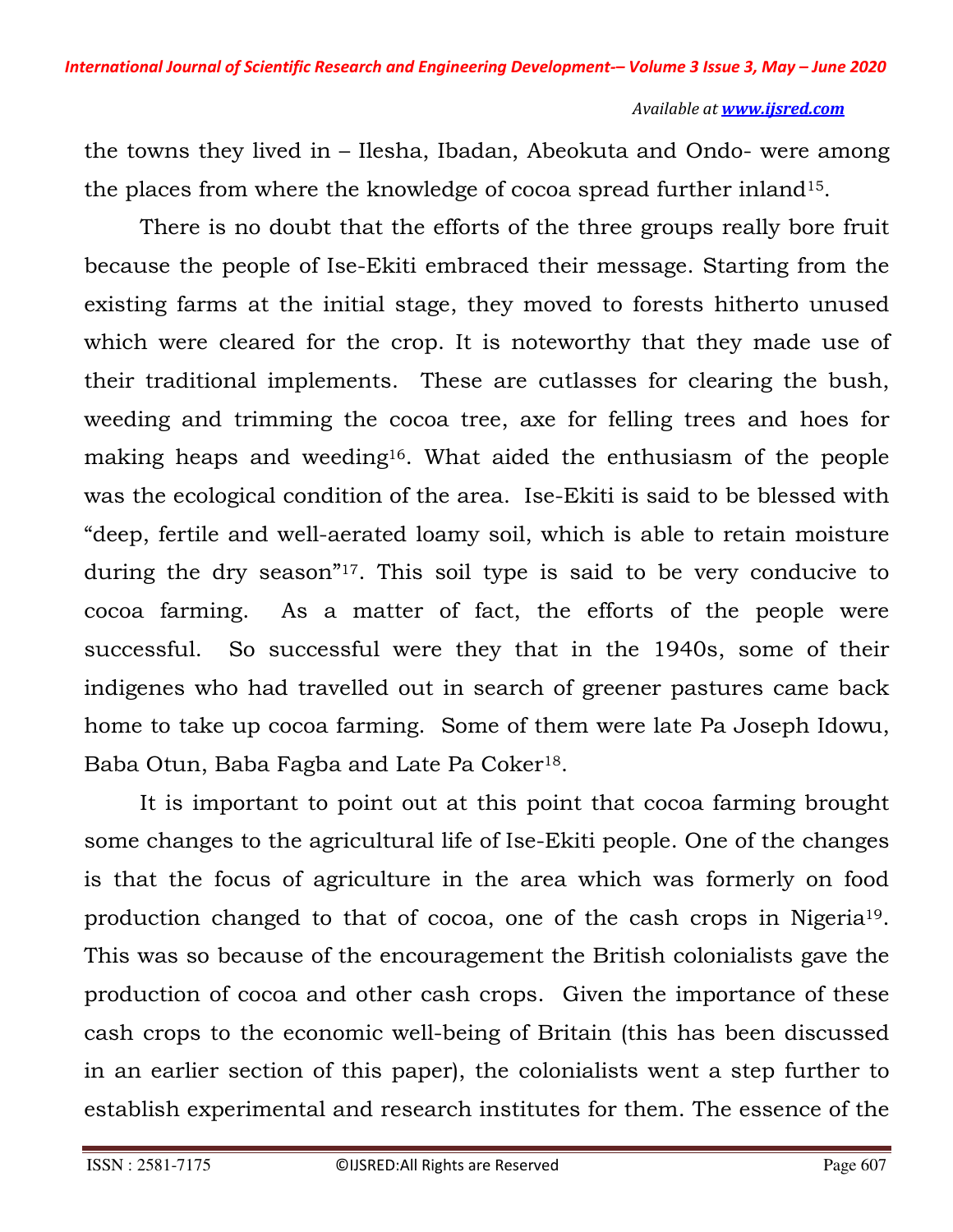institutes was for them to come up with ideas that would make the crops more productive. It is worthy to note that the institutes helped the British to bring up new varieties of the crops<sup>20</sup>. For cocoa, there was a Botanical Station in Ebute-Metta, Lagos, and it "facilitated the distribution of cocoa seeds to adjacent districts as from 1893"21.

 People of Ise-Ekiti got drawn to cocoa farming because they saw cocoa farmers as being more prosperous than those who remained in the cultivation of food crops. The prosperity stemmed from the fact that there was an ever increasing demand for cocoa in the international market. Such was this demand that cocoa became probably the most profitable cash crop in colonial Nigeria. As a matter of fact, earnings from cocoa constituted a substantial percentage of the colonial government's development expenditure<sup>22</sup>. The success that attended the efforts of the cocoa farmers brought about another change in the agricultural life of the people. This has to do with the fat that success of those cocoa farmers made them to devote more of their farmland to cocoa farming. As a result of their preference for cocoa farming, the farmers devoted more of their farmlands to cocoa cultivation. Such was the interest in cocoa that they went as far as clearing forests that had hitherto remained untouched<sup>23</sup>.

# **Challenges Facing Cocoa Production in Ise-Ekiti**

 So far, we have seen that cocoa farming flourished in Ise-Ekiti especially in the pre-colonial period and early years of independence. Such was the flourishing that the area came to be leading in cocoa production in Ekiti State. Nevertheless, this should not be construed to mean that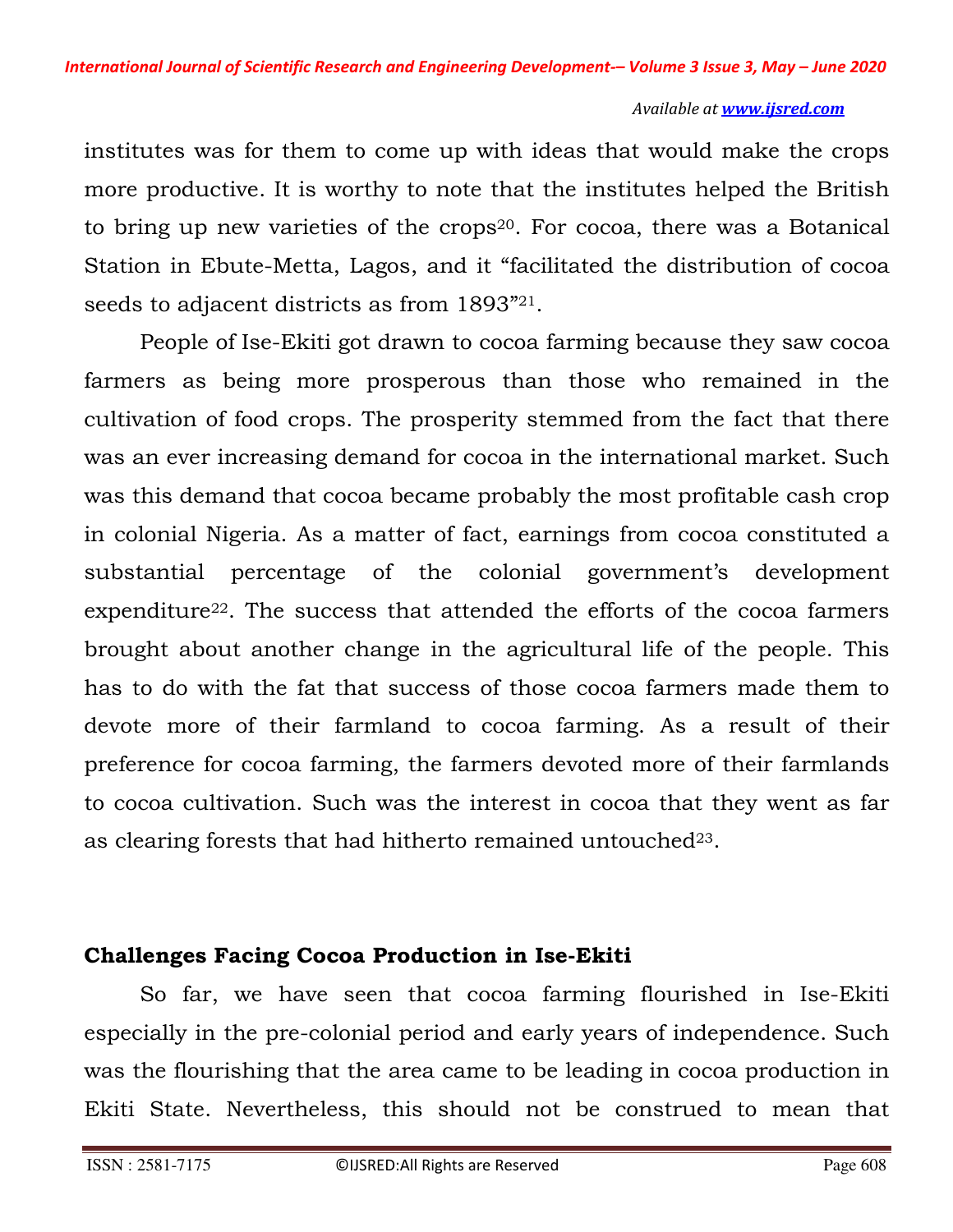everything has been well with cocoa farming ever since. As time went on, some issues that did impair cocoa farming crept in. One of them has to do with the discouraging attitude of government towards agriculture. It may be necessary to state here that this is a post civil war malaise. Before the afore-mentioned time, the country was highly dependent on earnings from agricultural exports. As a matter of fact, Nigeria was the second largest exporter of cocoa in the world<sup>24</sup>. But from the early 1970s when petroleum took over from agriculture as the country's main revenue earner, agriculture was relegated to the background. This ugly situation discouraged people from taking to agriculture. In Ise-Ekiti, the situation was not different in respect of cocoa farming as the study done by Idowu has shown25. It will be recalled that the people embraced cocoa farming because of the immense economic benefits they derived from it.

 Another issue relates to the rural – urban migration. This is caused by the absence of basic amenities like pipe borne water, regular electricity, good healthcare facility, all season road etc. The absence of these facilities made people, especially youths, to prefer residing in the urban centres, and coming home once in a while. Added to it is the penchant for white collar job by the youths. In some cases, they want to leave the shores of Nigeria for countries of Europe, America and Asia. According to Idowu, virtually all her interviewees are exasperated about the situation. This has made cocoa farming to be an affair of the retirees and other elderly groups in the society. The result has been reduced production of cocoa<sup>26</sup>.

 Mention must also be made of the low level of education of cocoa farmers. When cocoa was introduced into Ise-Ekiti western education was alien to the people. However, when the community embraced western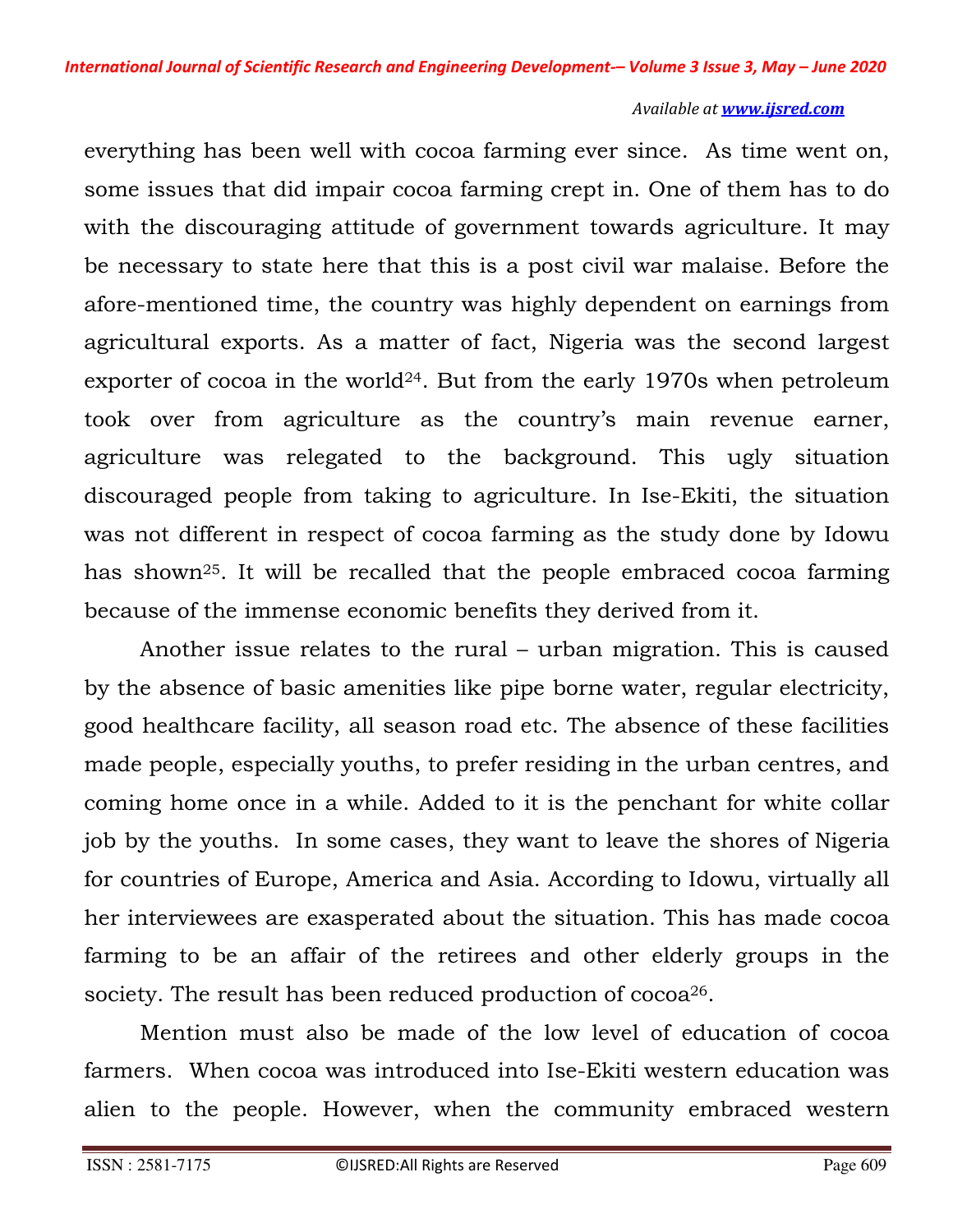education, it did not benefit cocoa farming much because those who benefitted from western education looked in directions other than cocoa farming. This means that cocoa farming continued to be largely in the hands of the illiterates and not too educated. The implication of this is that some simple techniques needed in cocoa farming, application instructions in respect of chemicals, processes of producing quality cocoa among others which are taught the farmers are most of the time not assimilated because of their low level of education<sup>27</sup>.

 Finally, there is the issue of funds. The farmers are prevented from acquiring more farmlands, procuring the needed farm in-puts and hiring the required number of labour by paucity of funds. This is because they are usually not able to meet the collateral requirements of banks. The fate of the farmers is also what confronts those who procure the cocoa seeds from the farmers. These are the Pan-Buyers and the Licensed Buying Agents (LBAs). The corollary of the above is that the quantity these buyers would buy gets reduced. As it is reduced, so also the revenue that accrues to the farmers get reduced. There is also the case of complaint by some of the farmers that they are usually shortchanged by the weighing instrument used by the buyers<sup>28</sup>. The summary of what they are saying is that that is another avenue through which their revenue base gets reduced.

 From the foregoing, it is clear that cocoa farming in Ise-Ekiti has not been without some hiccups. That notwithstanding, it has not made the area to stop cocoa farming but it has reduced the output from the area.

# **Impact of cocoa on Ise-Ekiti**

 Notwithstanding the challenges that have confronted cocoa farming in the study area, it did make significant contributions to the town. One of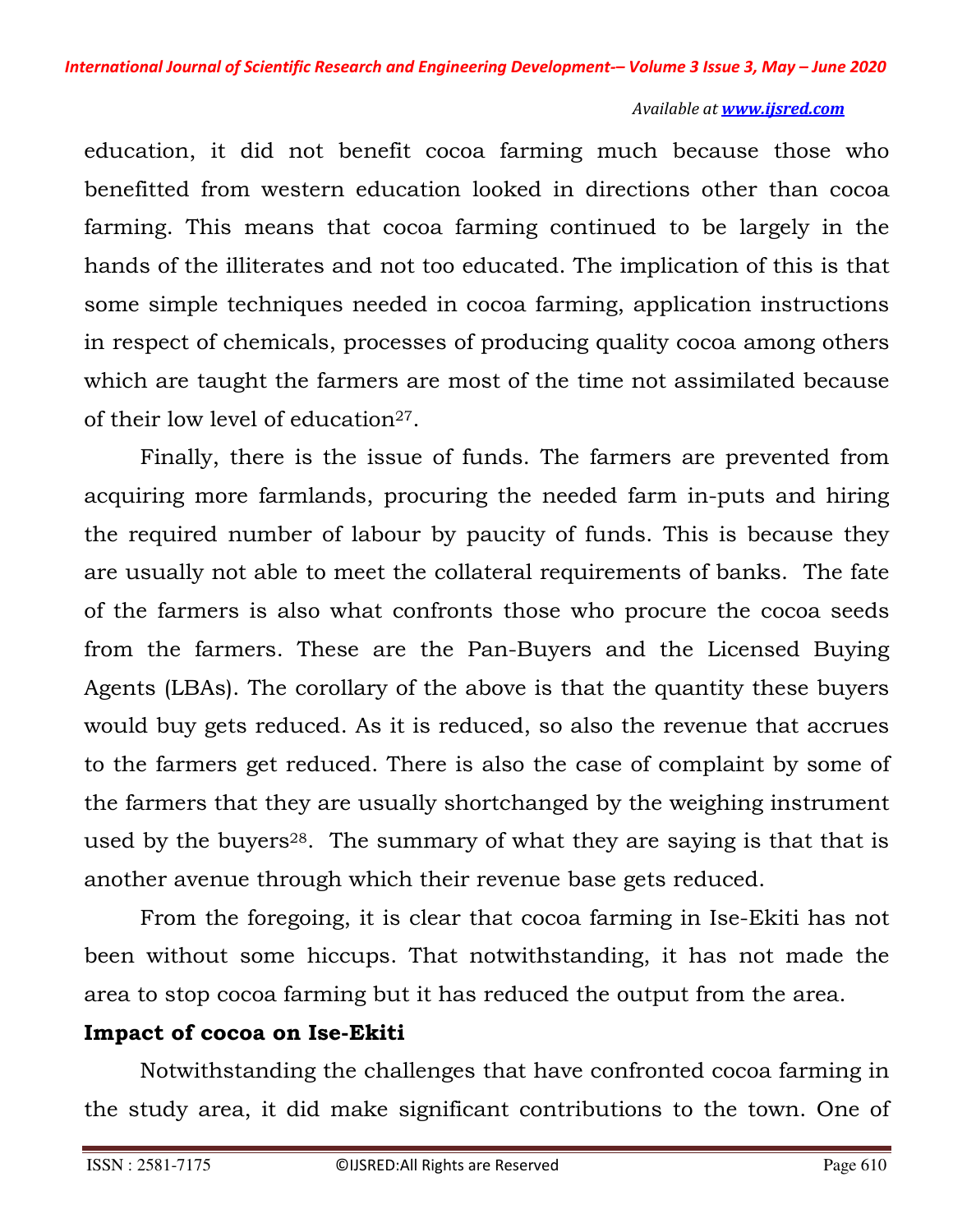them is employment. We have shown that people in the study area were drawn to cocoa farming because those who were in it before them were doing well. Such was the prosperity of the indigenes who were into cocoa farming that those of them who had gone to other Yoruba towns in search of greener pastures came back home to take up cocoa farming. In essence, cocoa farming offered Ise-Ekiti indigenes a worthwhile employment. Apart from employment as farmers, cocoa equally offered the people employment as Store-keepers, Pan-Buyers, Licensed Buying Agents and transporters<sup>29</sup>.

 Closely related to the above is that cocoa made people of Ise-Ekiti to be financially buoyant. This is because it increased the sources of revenue available to them. It is noteworthy that some teachers and other public servants who were resident in Ise-Ekiti went into cocoa farming on parttime basis. Some of them are non indigenes. A good example is a man from Osan-Ekiti, in Moba Local Government Area, Mr. Adeleke. He taught and level in the area and is now retired. Vulnerable members of the society – women, widows and retirees – also find in cocoa farming immense benefits. Among them are Mrs. Rachael Ayodele (widow) Mrs. Ajayi Folake (retiree) and Mrs. Grace Alayo (cocoa farmer). In their interviews with Yinka Idowu, they all attested to how cocoa has been of immense help to them30.

 Mention must also be made of the what cocoa did in helping Ise-Ekiti produce people of substance in various professions – medicine, law, engineering and education. This is because it was with the proceeds from cocoa business that the education of those people was funded. Some of the prominent people in question are professors L.B. Kolawole (former Vice Chancellor, Federal University of Agriculture, Akure, Ondo State) and I.O. Agbede, Hon. Z.B. Olokesusi, a retired Principal and Barrister Owoseni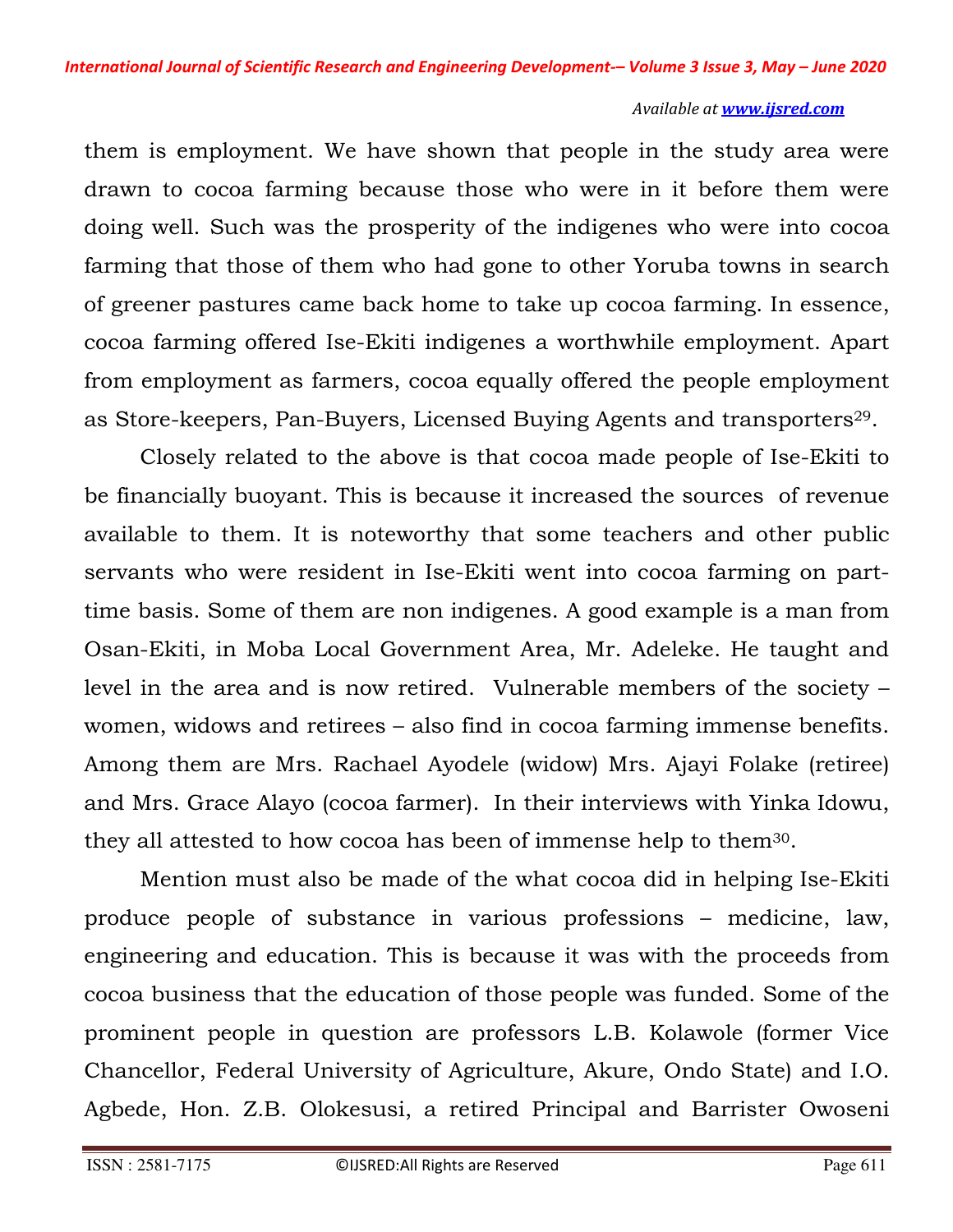Ajayi, a former Attorney – General and Commissioner for Justice, Ekiti State<sup>31</sup>.

 Another impact of cocoa on Ise-Ekiti is that it has made the town to be one of the areas the government of the defunct Western Region looked up to for internally generated revenue. This was when agriculture was the main stay of the economy of the country. Even now, the situation has not changed as perbeing a revenue earner, though the amount derived from them may be smaller than it was then.

 Finally, there is also the issue of Ise-Ekiti attracting people from other parts of Ekitiland, other part of Yorubaland and people from other ethnic groups. Ordinarily, this is not a big deal. However, when one considers the fact that the area lacks basic amenities which is why cocoa farming is in the hands of retirees and other elderly groups, it becomes an issue. These people came there because of cocoa business. Some of them were born and bred in the town as Mr. Joseph Idowu, an indigene of Osi-Ekiti informed<sup>32</sup>. The same is true of Mr. Adeleke, from Osan-Ekiti mentioned earlier in his own case, he gave birth to all his children there and two of his daughters are married to Ise-Ekiti men. Some of them are from Oyo, Ondo and Osun States while those from other ethnic groups are of Igala, Idoma, Ebira etc ethnic groups. These groups have lived long in Ise-Ekiti that they now have sections in the town where they dominate. For instance, 'Aba Temidire' and 'AbaIdi-Osan' are mainly occupied by indigenes of Osan-Ekiti, 'Oko Oyo' is mainly occupied by people from Oyo and Osun States<sup>33</sup>.

### **Conclusion**

 What we have done in this paper is to show that the introduction of cocoa brought about change as well as continuity in the agricultural life of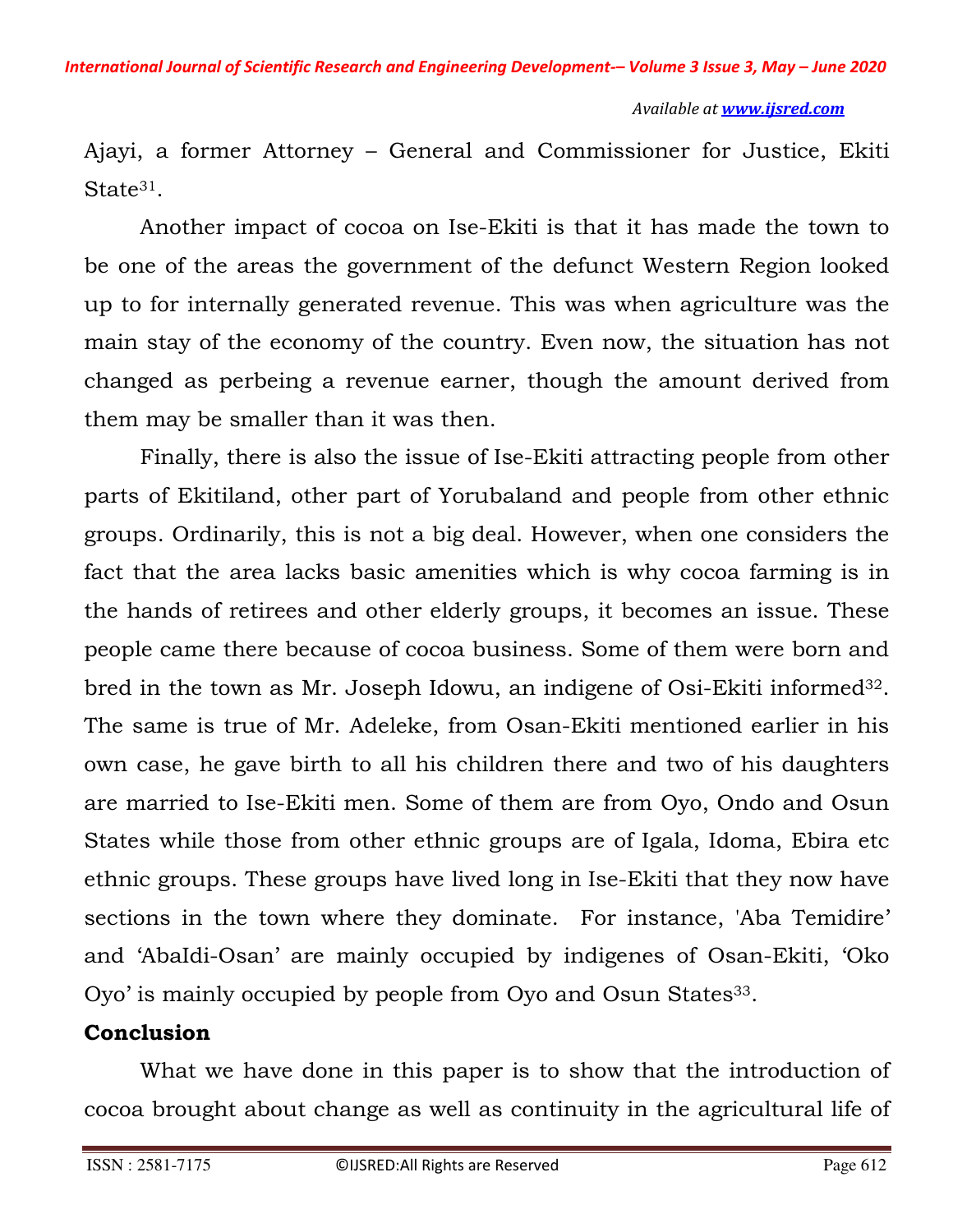Ise-Ekiti people. The 'change' it brought about can be seen in the relegation of food crop production to the background by it, the clearing of hitherto untouched forests for it and the turn around it brought to the fortunes of the town and its people as seen under the impact it has on the town. However, the change was not wholesale because aspects of their agricultural life were continued. Finally, it will serve the community and Nigeria as a whole well if agriculture is given due attention. By so doing, unemployment will be reduced, and a number of negative things happening in the country will be checkmated.

## **Notes and References**

- 1. There are thirty-six (36) States in Nigeria and Ekiti State is one of them. The State (Ekiti), in turn, has sixteen (16) Local Government Areas.
- 2. E.Y. Idowu, "Cocoa Production and Marketing in Ise-Ekiti from 1970– 2010", M.A. Dissertation, Department of History and International Studies, Ekiti State. University, Ado-Ekiti, 2020, p. 16
- 3. Ibid p. 1
- 4. S.A. Agboola, "Agricultural Changes in Western Nigeria, 1850 1910" In I.A. Akinjogbon and S.O. Osoba (eds); *Topics on Nigerian Economic and Social History*, Ile-Ife: University of Ife Press, 1980, pp. 135 – 137.
- 5. This refers to a crop produced or formerly produced for export. They are not all tree crops as the case of groundnut, a legume, which was among the forest products the British looked for.
- 6. P.C. Njoku; "Changes in Food Items, Feeding Patterns and Food Crop Production in Mbaise Area of Igbo land from the Eve of Colonial Rule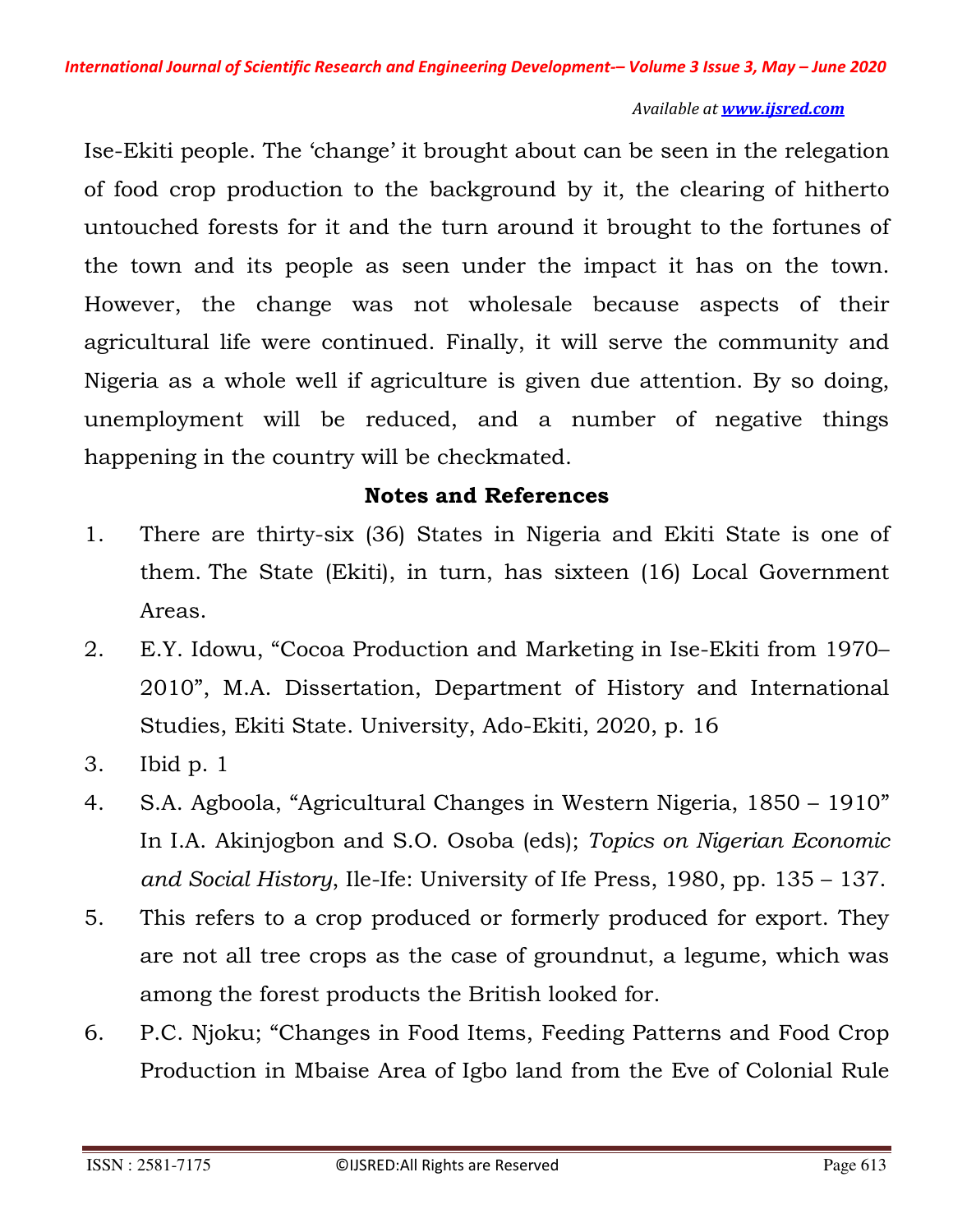To 1960", M.A. Dissertation, Abia State University, Uturu, 1990, p. 35.

- 7. U.I. Ukwu, "Rural Development Policy and Programmes in Nigeria, A Critical Review" in E.O. Akeredolu – Ale (ed); *Mass Media and Rural Development in Nigeria: Proceedings of A National Seminar Organised by The Directorate of Food, Road and Rural Infrastructure* Ibadan: Spectrum Books, 1993, p. 73. M. Crowder; *West Africa under Colonial Rule*, London: Hutchinson and Co, 1968, P. 324 and A.A. Awe; *Readings in Political Economy*, Ado-Ekiti: Olugbenga Press and Publishers, 2006, p. 40.
- 8. Cited in J.U. Nwachukwu; "The impact of Directorate of Food, Road and Rural Infrastructure on Three Local Government Areas of Mbaise, Nigeria 1986–1993", Ph.D Thesis, Ekiti State University, Ado-Ekiti, 2017, P. 102.
- 9. S.A. Agboola, "Agricultural Changes in Western Nigeria, 1850 1910" in I.A. Akinjogbon and S.O. Osoba (eds.); *Topics on Nigerian Economic and Social History* ….p. 135.
- 10. E.Y. Idowu; "Cocoa Production and Marketing in Ise-Ekiti, 1970 2010"…p. 2
- 11. Ibid p. 34
- 12. Ibid. p. 4
- 13. P.O. Oyawale, "A History of Cocoa Production in South West Nigeria 1890 – 1980", P.h.D Thesis, Ekiti State University, Ado-Ekiti, 2017 pp. 45 – 47
- 14. S.A. Agboola, "Agricultural Changes in Western Nigeria, 1950 1910" in I.A. Akinjogbon and S.O. Osoba (eds.)…..135 & 136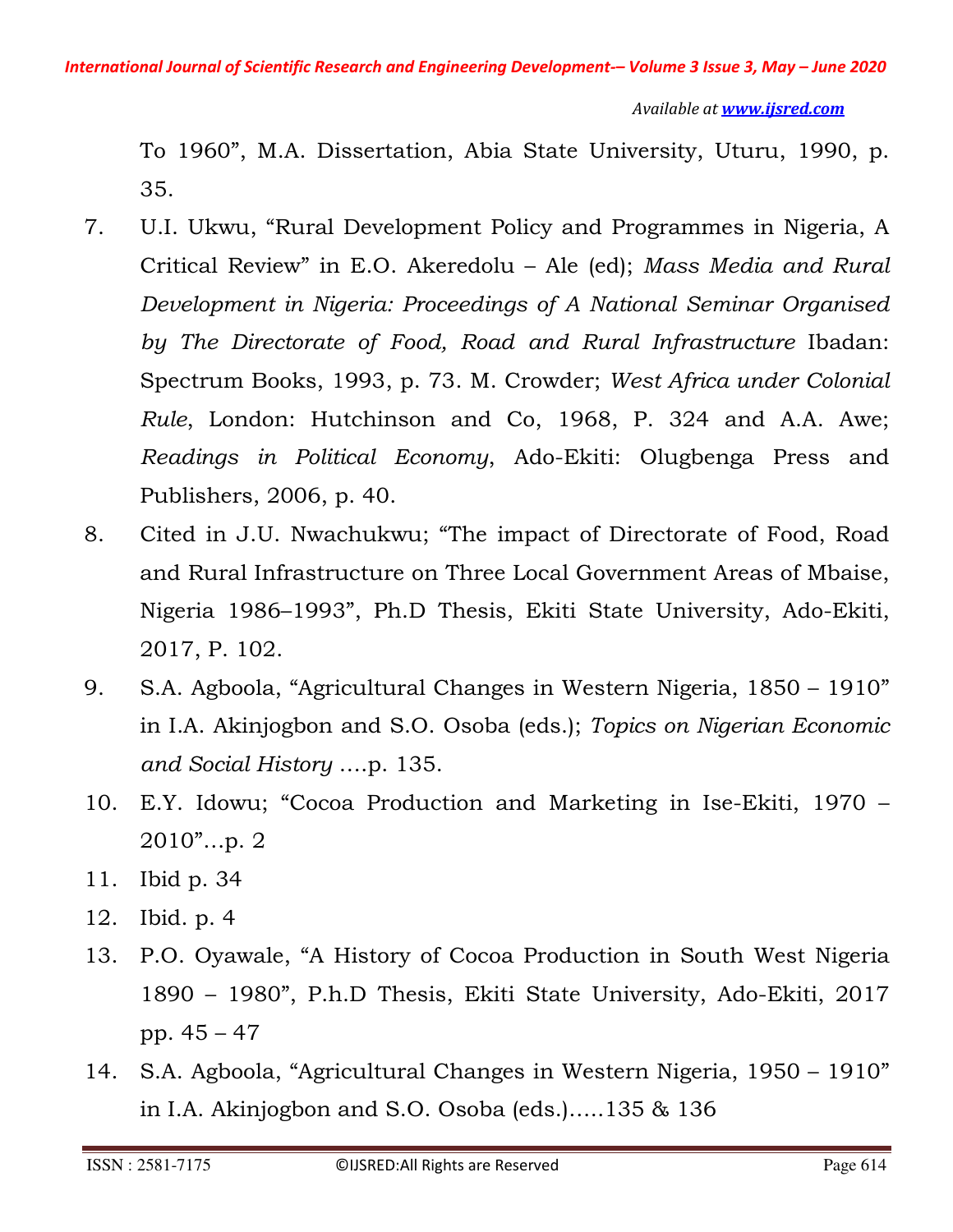- 15. Ibid p. 135
- 16. E.Y. Idowu, "Cocoa Production and Marking in Ise-Ekiti, 1970 2010"….p. 27
- 17. Ibid p. 27
- 18. Ibid p. 35
- 19. Ibid
- 20. P.C. Njoku; "Changes in Food Items, Feeding Patterns and Food Crop Production..." P. 36
- 21. S.A. Agboola, "Agricultural Changes in Western Nigeria, 1850 1910" pp. 135
- 22. Ibid
- 23. Ibid pp. 3-4
- 24. A Kirk-Greene and D. Rimmer; *Nigeria Since 1970: A Political and Economic Outline*, London: Hodder and Stoughton, 1981 pp. 70 and 74.
- 25. E.Y. Idowu; "Cocoa Production and Marketing….." p. 42
- 26. Ibid pp. 42 and 48
- 27. Ibid p. 48
- 28. Ibid 54 55
- 29. Ibid pp 63 64
- 30. Ibid pp 41 43
- 31. Ibid pp. 64 65
- 32. J.S. Idowu, 56 yrs, Staff of Health Department, Ikere Local Government Area 24/04/2020. His views were corroborated by Dr. C.A. Oluwasanmi, College of Education, Ikere-Ekiti and Mrs. C.